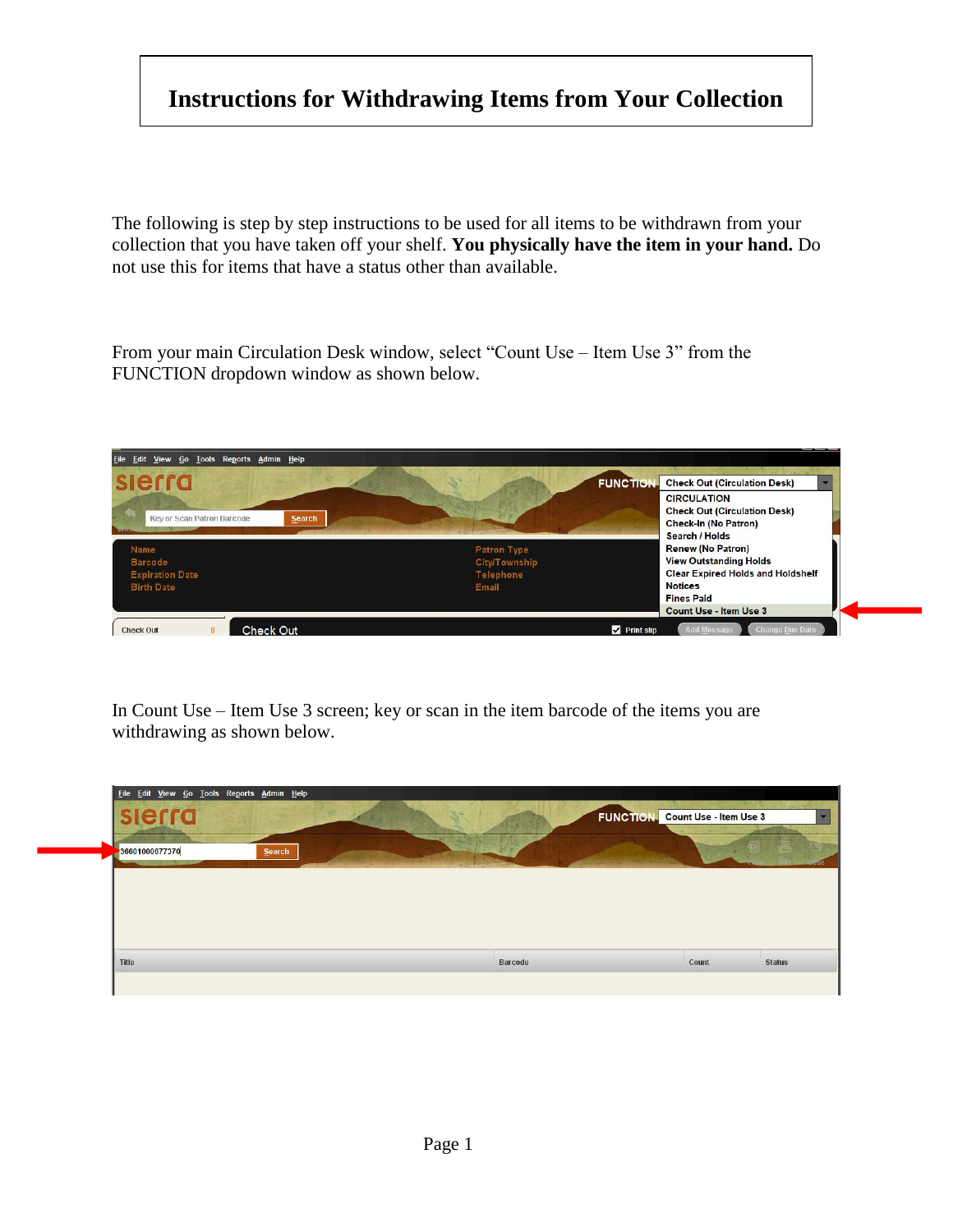- The status of the item must be blank. If the item status is "ON HOLDSHELF", "IN
- TRANSIT", "LOST AND PAID", "MISSING","BILLED", etc. You must make the appropriate corrections. If you choose not to withdraw the item after you have scanned it. Email Beth Lunn the barcode to remove it from Item – Use 3 so the item does not get deleted from the system.

| sierra                                                                              |                | <b>FUNCTION-</b><br>Count Use - Item Use 3 |                                               |
|-------------------------------------------------------------------------------------|----------------|--------------------------------------------|-----------------------------------------------|
| Key or Scan Item Barcode<br>Search                                                  |                |                                            | 图<br>昌<br>D9<br>Print<br><b>View</b><br>Close |
|                                                                                     |                |                                            |                                               |
|                                                                                     |                |                                            |                                               |
| Title                                                                               | <b>Barcode</b> | Count                                      | <b>Status</b>                                 |
| Readers' advisory service in the public library / Joyce G. Saricks and Nancy Brown. | 36601000677370 |                                            |                                               |

STATUS OF THE ITEM IS:

LOST AND PAID: Email Beth Lunn the barcode to remove it from Item – Use 3.

MISSING: Go to Check-In (No Patron) and check in the item.

BILLED: Go to Check-In (No Patron) and check in the item. Email Beth Lunn the barcode to remove it from Item – Use 3.

ON HOLDSHELF: Go to Search/Holds and scan in the barcode. Look and see who it is on the holdshelf for. If the item is damaged and cannot fill the hold, email Beth Lunn for further instructions. If you can fill the hold, check the item in and email Beth Lunn to remove it from Item  $-$  Use 3.

IN TRANSIT: Go to Search/Holds and scan in the barcode. Look to see who the item is IN TRANSIT to.

- If it belongs to your library, go to Check-In (No Patron) and check in the item.
- If it belongs to another library, place a routing slip in the item, place it in the delivery crate, and email Beth Lunn the barcode to remove it from Item – Use 3.

CLAIMS RETURN: Go to Check-In (No Patron) and check in the item.

PROCESSING: Go to Check-In (No Patron) and check in the item.

## **See Next Page for Important Information**